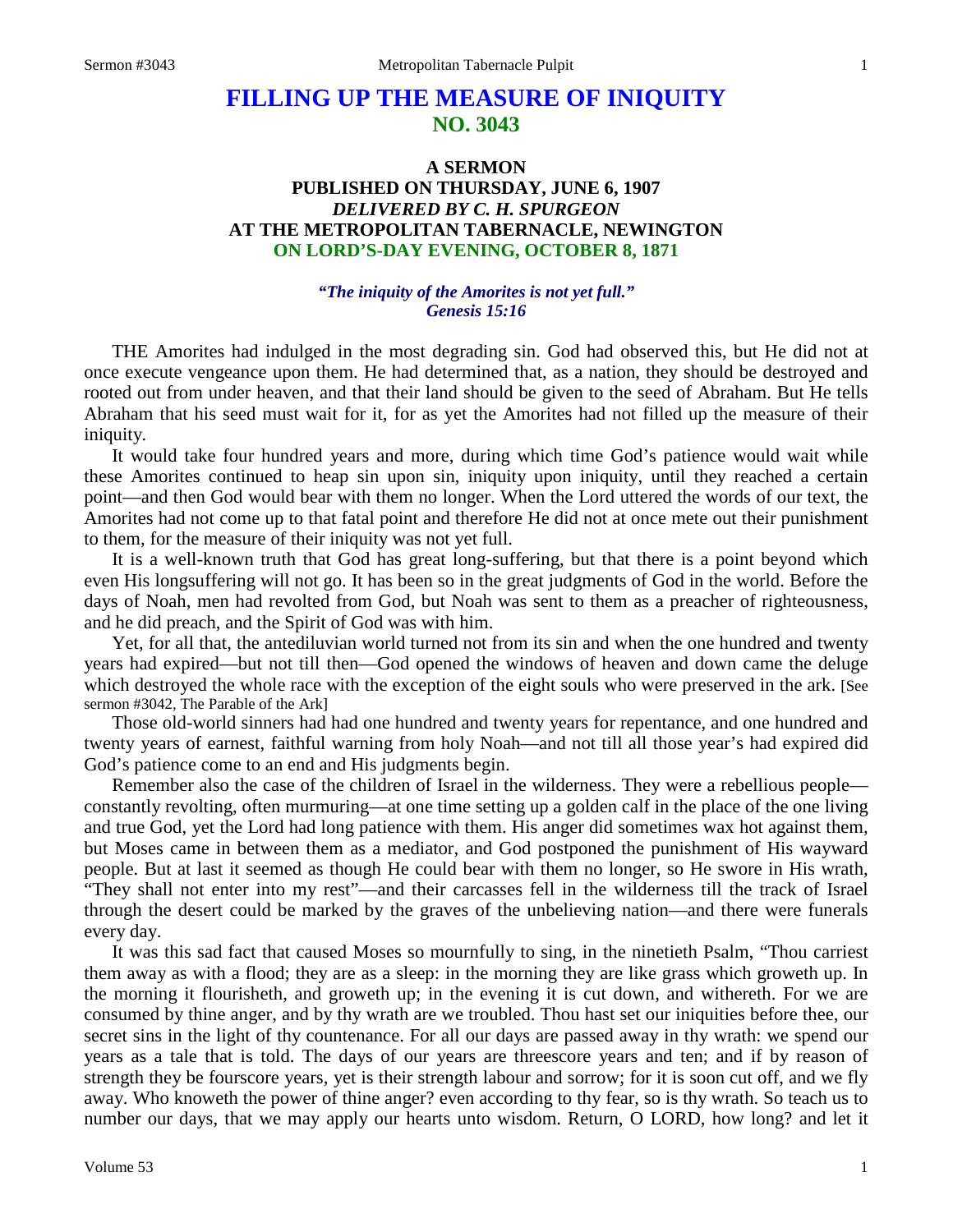repent thee concerning thy servants. O satisfy us early with thy mercy; that we may rejoice and be glad all our days. Make us glad according to the days wherein thou hast afflicted us, and the years wherein we have seen evil." Not a man of all that generation, save only Joshua the son of Nun, and Caleb the son of Jephunneh, was permitted to enter the promised land.

You will also at once call to mind the history of the two nations of Israel and Judah in later years. They provoked the Lord exceedingly and their land was therefore invaded by their enemies—and many of the people and their rulers were carried into captivity. But God did not cast off His people, nor expatriate them from their highly-favored land till, by degrees, they had reached the climax of rebellion and idolatry, and then He delivered the chosen nations into the hands of their cruel adversaries.

Israel was swept clean as a man's threshing floor when he has purged it. And as for the tribes of Judah and Benjamin, they ceased to dwell by the vine-covered hills of their own dear land, for they were carried away into captivity by the rivers of Babylon, where they wept when they remembered Zion. God is indeed long-suffering, but there is an end even to His long-suffering.

The Jews in our Lord's day, and especially the scribes and Pharisees, were so obstinate and perverse that, at last, our Savior said to them, "Fill ye up then the measure of your fathers." He had borne long with them, and He still pleaded with them, and wept over them—but at last, the nation, as a nation, was given up to blindness and hardness of heart, the beautiful city of Jerusalem was destroyed, and not one stone of the temple was left upon another.

I might, if it were necessary, say that a similar experience has befallen all the great nations of the earth, for all of them have been greatly sinful. The crimes of the Assyrian king and people brought that mighty empire to an inglorious end. Babylon sank, not so much beneath the power of the Medes and Persians as beneath the sins of Belshazzar and his blasphemous princes and lords and ladies.

And the Persian Empire, in its turn, passed not away because of Alexander's valor so much as because the Medes and Persians were corrupt in the sight of the Lord. So was it with Greece—her idolatries and her filthinesses brought upon her the ruin which makes her at once the admiration of all lands for her artistic beauty and the detestation of all lands for her festering corruption and iniquity.

As for the Roman Empire—who that reads the history of her rise and fall but knows that, long before the city of Rome began to crumble and decay, her virtue had departed, her ancient valor had declined, licentiousness had reached an awful pitch—and then the Word of the Lord went forth that the iniquitous empire should be swept away?

I might give modern instances of the working of the same law, but I shall not. Certain is it that God has long patience with the various nations and tribes of men that keep on sinning against Him, but at last, He utters that mysterious prophetic sentence (Isa 34:5), "My sword shall be bathed in heaven." And then, woe be unto the men or the nations whom He smites, "for it is the day of the LORD'S vengeance, and the year of recompense for the controversy of Zion."

When we speak of this great law of God as it operates on a large scale among nations, many will admit the truth of it, but they are not so willing to admit the truth of it so far as it concerns themselves. I intend, therefore, to confine myself, in this discourse, to the great principle of my text as it can be applied to individuals.

There is a fullness of the iniquity of every sinner in these days, just as there was a fullness of the iniquity of the Amorites in ancient times. And I will try to prove to you, first, that *there is a time when the measure of a sinner's iniquity is not yet full.* Secondly*, that the measure of his iniquity is constantly being filled.* And thirdly, *that the measure will soon be full.* And I want you all solemnly and seriously to consider the question*—What will happen then*?

**I.** First, then, THERE IS A TIME WHEN THE MEASURE OF A SINNER'S INIQUITY IS NOT YET FULL.

*There is a measure for all iniquity and every iniquity is put into that measure.* Flatter not yourself, sinner, with the false and foolish notion that your sin is forgotten. You may possibly forget it, but God never forgets. You may keep no record of your transgressions, but God's recording angel does not fail to write in His book of remembrance, and to engrave them as "with an iron pen and lead in the rock for ever," as Job said concerning the preservation of his own words.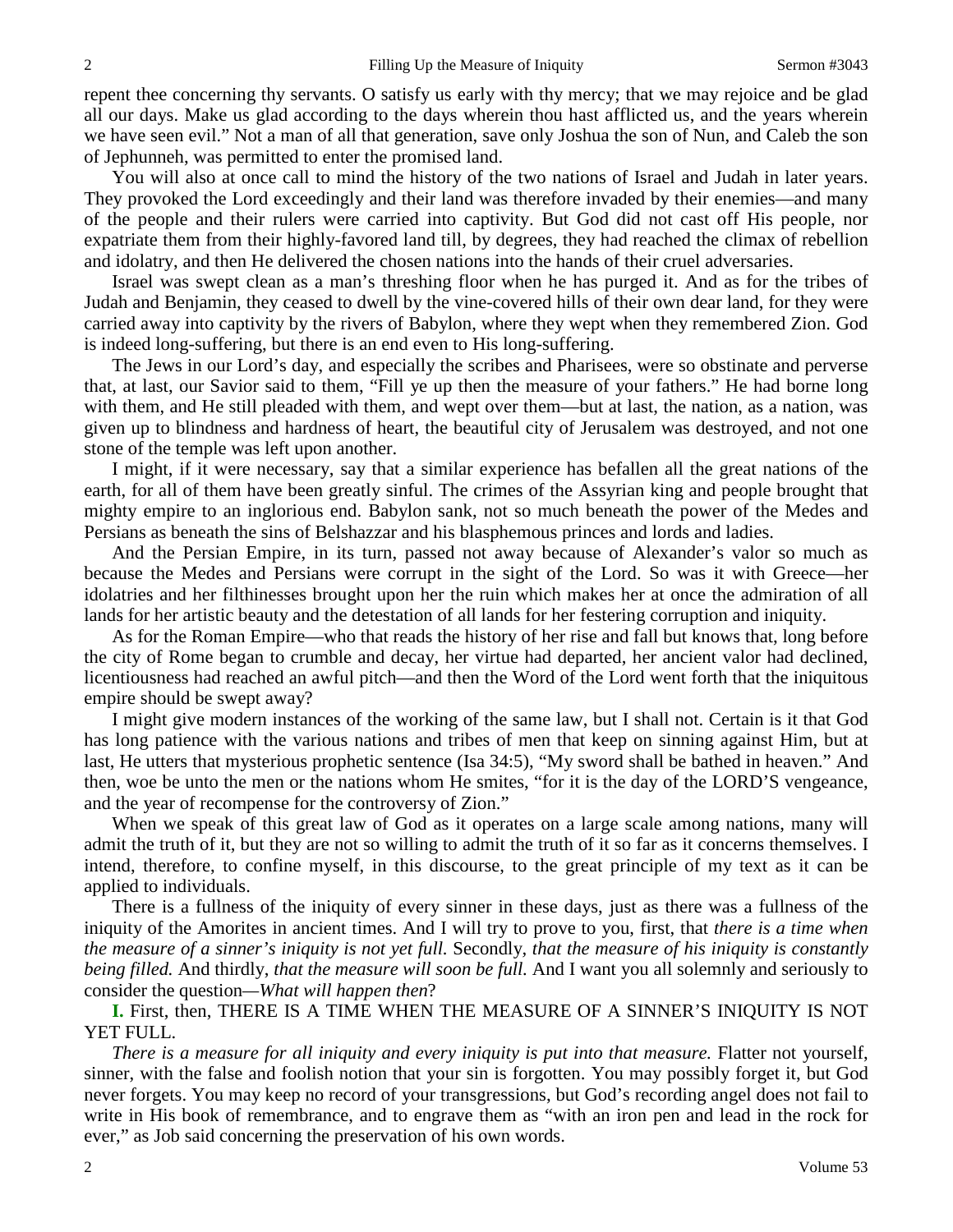All those sins of yours—the sins of your youth and of your manhood—are registered in God's book. You shut your eyes, and—like the ostrich that has buried his head in the sand and therefore thinks itself secure because it cannot see the danger that threatens it—you delude yourself with the notion that, because you have forgotten your sin, it has ceased to be, but it is not so.

Though you should seek to hide your sins in a cleft among the snow on the top of the Himalayas, JEHOVAH would speedily bring them down from those lofty heights, and though you should attempt to bury them in the depths of the Atlantic, God would bring them up from the lowest ocean bed. Sin is an everlasting thing—unless it is put away by God Himself, for the Lord Jesus Christ's sake—no grave in the world can hide it.

No earthly sepulcher can conceal it from the all-seeing eye of JEHOVAH. If buried for a while, there will be a resurrection of sin as well as of sinners—and what a dread procession of sin, iniquity, unrighteousness, and transgression shall slowly march before your newly-awakened eye, O unrepentant and unforgiven sinner, when your iniquities shall rise up in judgment against you to condemn you!

Thus I have reminded you that there is a measure for all iniquity, but happily, *that measure is not yet full.* That was a very remarkable vision that was seen by the prophet Zechariah, "a woman that sitteth in the midst of the ephah." And the angel said, "This is wickedness. And he cast it into the midst of the Ephah," so that evidently the measure had not been full. And it is still true that there is a time when a sinner's measure of iniquity is "not yet full."

Let me, however, also remind you it is only God's infinite mercy that permits a sinner to continue to live after he has committed even one sin. There is no reason why, upon the basis of infallible justice, a man should be allowed to sin up to a certain point. A single sin is the transgression of the law of God—it is high treason against "the King eternal, immortal, invisible," and deserves to be punished. However much or however little we may have sinned, "every transgression and disobedience" ought to receive "a just recompense of reward," as in the days of which Paul wrote to the Hebrews.

Apart from the atoning sacrifice of the Lord Jesus Christ, there is not one sinner living in the whole world who could stand before God. It is not justice, but boundless compassion and infinite pity which put a measure to man's iniquity and allow him to live on until he has reached that point—for sin is death-worthy, in every case, and in any degree—so says the Word of the Lord.

I must also remark that, when we say that some sinners have not filled their measure of iniquity, *it must not be imagined that the same measure of sin is to be filled up by every sinner.* The measures differ, but when any man has filled his own measure, be it a large one or a small one, then will God come to him in His wrath and punish him in His hot displeasure.

Some great offenders, like Pharaoh and Judas, fill up a huge measure of transgression. Some others, cut off in their earlier days, spend a hot and hasty manhood in sin, and go to their doom before they have committed any notorious offenses against mankind in general. The measures differ in size, but still, in each case, it gets filled sooner or later.

And then, woe, woe, woe unto the man whose measure of iniquity is full! It is through God's longsuffering that we are able to tell you this solemn truth. I have reminded you already that, if it were not for His longsuffering patience, there would not be such a point for sinners to reach, but their first sin would the crushing, final, fatal blow from the hand of divine justice. It is God's longsuffering that gives men space for repentance, that presents to them, under the Gospel dispensation, the proclamations of mercy, that pleads with them to turn from their sins, and to lay hold on eternal life.

Because of this, does anymore here wickedly say that, as his particular measure is not yet full, he may still go on in sin? Ah, my friend, you know not how small your measure may be, nor how soon it may be full. But suppose it is a great measure which is to be filled by you? Then the longer it is in getting filled, the heavier it will be when it is filled, and the more terrible will be your eternal doom. Little comfort can any man ever derive from the fact that he is permitted to live long in sin, for he will have to endure forever the heavier punishment for the greater measure of guilt.

Beware, beware, beware, you who would draw the wrong kind of consolation from the subject we are now considering, for there is no consolation in it for the willfully wicked—but only sorrow, and fear, and trembling of heart. Here we sit or stand together, in this House of Prayer—some of us saved by the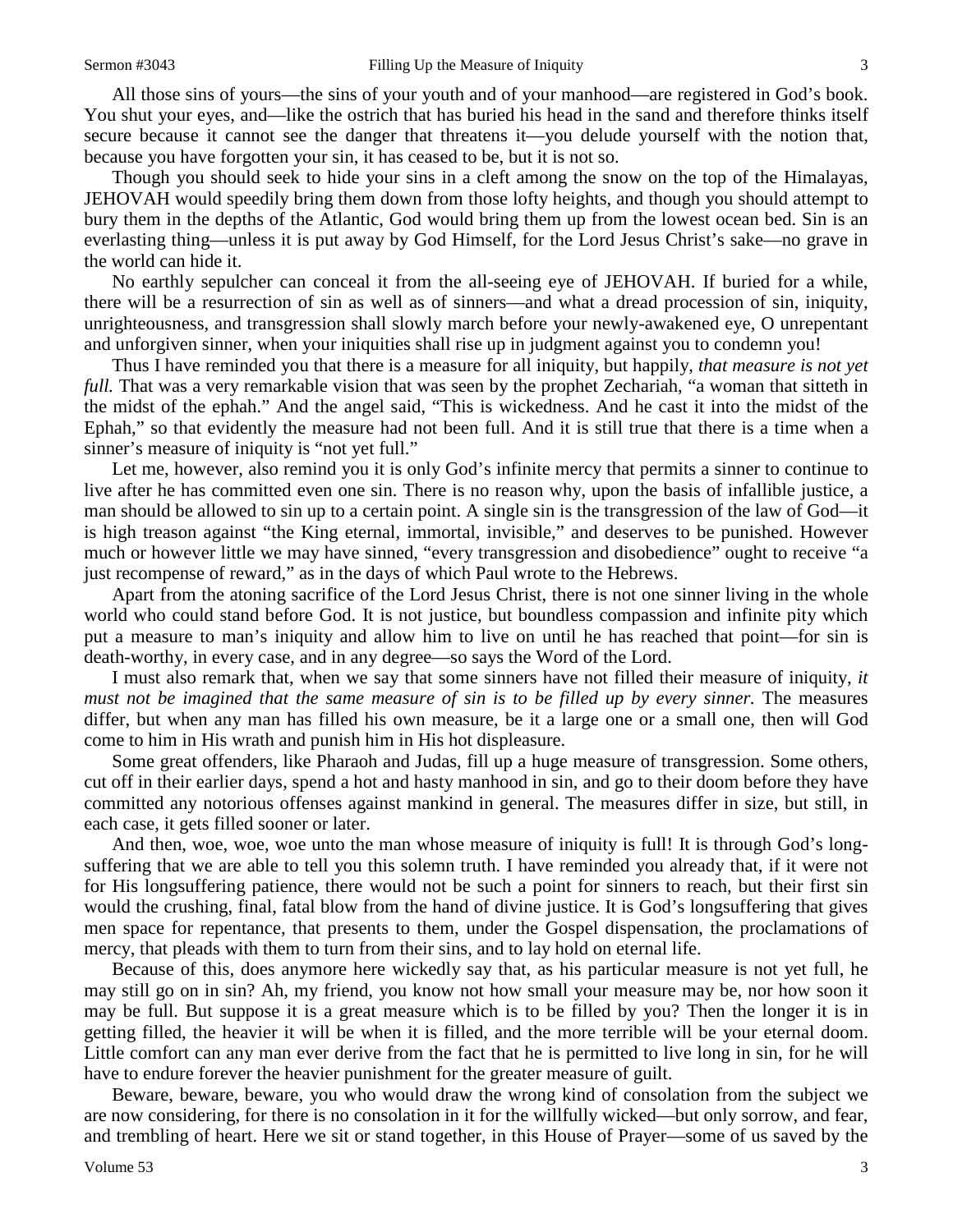sovereign grace of God and others, sitting side by side with us, only here because the measure of their iniquity is not yet full.

Here is one who is forty years of age, but his measure is not yet full—he shall live another year. Over there is one who is sixty years of age, but his measure of iniquity is not yet full—he shall see yet another decade of years. Yonder is one who is seventy, and even his measure is not yet full, but it soon will be! Ah, and how short is the span of human life even when it is longest. And as I have already said, the heavier the sinner's measure that takes so long to get filled, the more overwhelming shall be the punishment that shall be meted out to such a sinner in the great day of account.

When I have such a solemn theme as this, my words cannot flow freely from my lips. I wish that I could speak out the inmost emotions of my heart without even using my tongue, for my words fail to convey to you what I feel in the deepest recesses of my being. O impenitent sinner, it is so sad to think that you are only sitting here because the measure of your iniquity is not yet full.

If there were half-a-dozen persons together in a room, and one of them was only there because the hour fixed for his execution had not yet come, I think that you would not take any particular interest in the other five individuals, whoever they might be, but all your thoughts would center upon that one man, of whom you would say to yourself, sadly and sorrowfully, "He has been judged according to the law of the land, the death-sentence has been pronounced upon him, and he is only spared because the clock has not yet struck, and the bell has not yet tolled for him to go out to execution."

You unbelievers are, according to God's Word, "condemned already" because you have "not believed in the name of the only-begotten Son of God." Christians, do you know that such condemned persons are here and have you no heart of compassion for them? Children of God, do you know that some of your own sons and daughters are in this terrible position and yet have you no tears to shed on their account?

O preacher, can you stand here and talk so coldly upon such a theme as this when words of flame would be all too cold to express the horror [See sermon #524, The Saint's Horror at the Sinner's Hell] that should fill your soul in view of such an assembly as this? Oh, that we had tenderer hearts! For then should we more deeply pity those poor sinning souls whose iniquity is not yet full.

**II.** With a heavy heart, I must turn to my second point, which is that, IN THE CASE OF EVERY UNCONVERTED SINNER, THE MEASURE OF HIS INIQUITY IS CONSTANTLY BEING FILLED.

Every sin that he commits helps to fill up the measure of his iniquity and there is nothing that he can do without sin being mixed with it. Solomon says that "the ploughing of the wicked is sin." That is to say, even his common actions, in performing the ordinary avocations of his daily life, bring sin upon him. Solomon also said, "The sacrifice of the wicked is an abomination to the LORD," so that even when he pretends to do that which is right in the case of a Christian, he is still heaping up sin, filling up the measure of his iniquity.

*There are some persons who fill up their measure very quickly—*wanton, dissolute, depraved sinners, they seem as if they could not heap up iniquity fast enough. They are so greedy that, with both hands they labor to fill up the measure. They run, as Peter says, "to the excess of riot," with body and with the soul, apparently determined to go post haste to hell. And if anything can be found by which they can quicken their speed to destruction, they seek it out and seem to prize it.

Is it not strange that it should be so? Yet, in London, and I suppose it is the same elsewhere, anyone who walks along the streets for a little while, will soon see evidences of the fact that there are many persons, to whom the usual methods of going to destruction seem to be all too slow. I trust that, if there are any young men here, who are thus rapidly filling up their measure of iniquity, they will stop and think.

My friend, your candle will burn fast enough without your lighting it at both ends. You will ruin yourself fast enough without needing to heap up sin upon sin by becoming a drunkard and a gambler as well as profane and unchaste. O man, why are you so diligent to be your own destroyer?

*"Sinner, oh why so thoughtless grown?*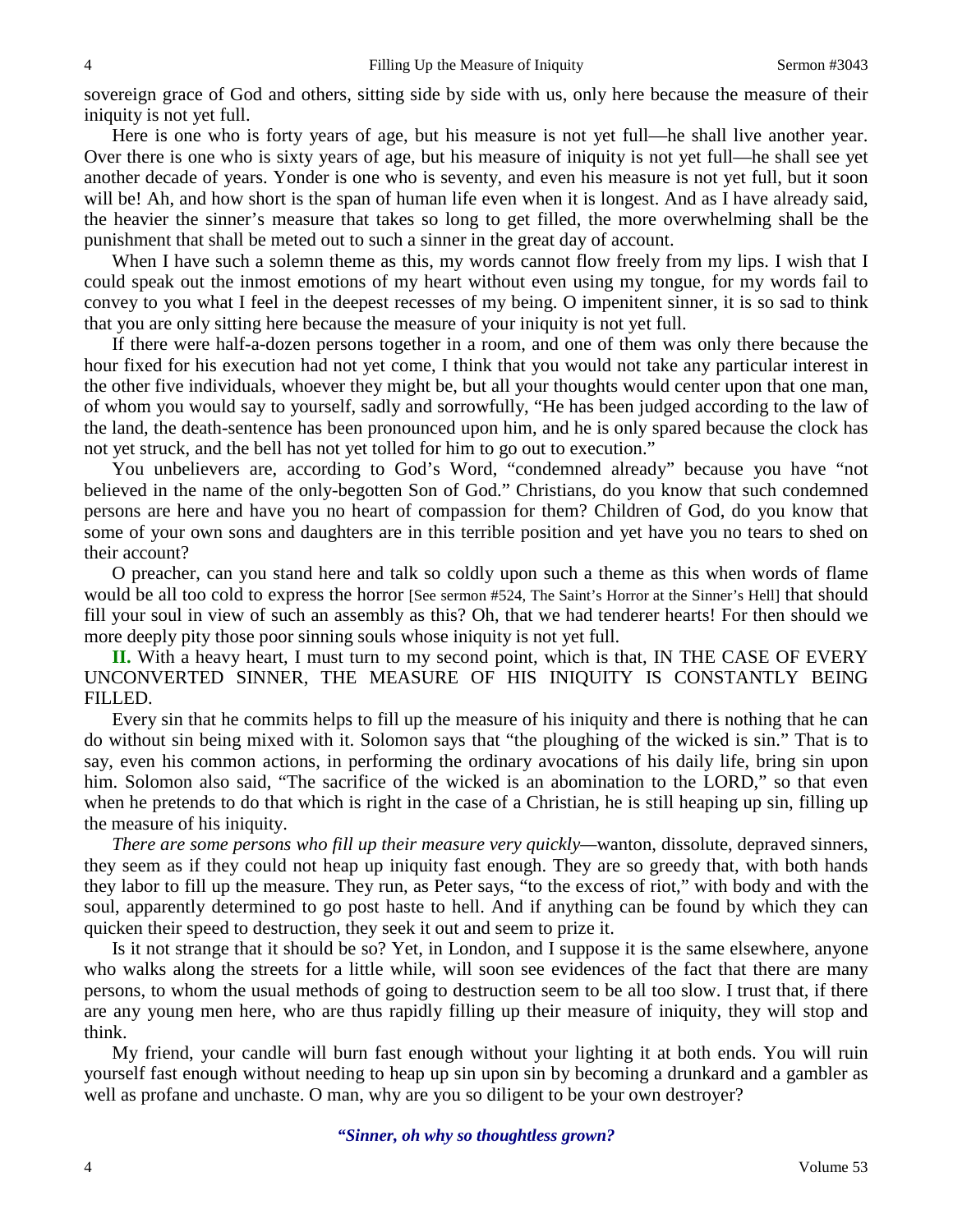#### *Why in such dreadful haste to die? Daring to leap to worlds unknown, Heedless against thy God to fly."*

Perhaps *among the sins that fill up a man's measure very quickly, one of the chief is persecution of God's people.* A man will bear many insults and even much injury to himself, but if you touch his children, then the color comes into his face and he is swift to avenge the wrong that has been done to them.

So is it in the case of God's children and their Father. He said to Zion in Babylon, "He that toucheth you toucheth the apple of his eye." If you want to be damned out of hand, become a persecutor of the saints, for that is the quickest way to perdition. When holy Wishart was chained to the stake, he pointed to the cardinal who was gloating over the spectacle, and told him that God's wrath would shortly fall upon him—and so it came to pass, for God avenges His own elect—and sometimes does it very speedily. The sin of persecuting the church of God is one which, perhaps more than any other, helps to fill up the measure of a sinner's iniquity.

Another sin of a similar character is that of *attending Gospel ordinances and yet despising them.* The Lord will deal more leniently with those who are ignorant of the Gospel and have no opportunity of hearing it, than He will deal with you to whom the Gospel has long been familiar as a household word, yet in whom familiarity with it has only bred contempt.

Christ has been knocking at the door of some of your hearts for many years. I can personally bear witness that the message of salvation has come to you in many forms and various ways. I have searched the Word of God with the view of finding the most impressive texts—and I have prayed to God to guide me to subjects which might savingly affect you.

These topics have often affected my own heart while I have been preparing for the pulpit, yet, so far, they have not affected your hearts—or not sufficiently to lead you to faith in the Lord Jesus Christ. Depend upon it, you sermon-hearers are bringing a curse upon yourselves by despising and refusing the blessing which has so long been made known to you in vain.

God may well say, "I will not always send My servant to preach to those who judge themselves unworthy of everlasting life. Why should I cast my Gospel pearls before such swinish creatures? Why should I continue to call to those who will not heed My voice?" Well may He say, as He did of old, "Because I have called, and ye refused; I have stretched out my hand, and no man regarded; but ye have set at nought all my counsel, and would none of my reproof; I also will laugh at your calamity; I will mock when your fear cometh."

It is no small sin to have heard the Gospel and yet to have rejected it. You know how our Savior upbraided the cities wherein most of His mighty works were done, because they repented not—"Woe unto thee, Chorazin! Woe unto thee, Bethsaida! for if the mighty works which were done in you, had been done in Tyre and Sidon, they would have repented long ago in sackcloth and ashes. But I say unto you, It shall be more tolerable for Tyre and Sidon at the day of judgment, than for you."

It is another great help in filling up the measure of iniquity *when a man has had serious personal affliction, yet it has not softened, but rather has hardened him.* You, my friend, were laid low a little while ago. Was it a malignant fever, or some other dangerous disease that you had? Your relatives said, "He cannot recover," and you turned your face to the wall, in the bitterness of your spirit, for you feared that you would die, and you knew that you were unprepared to meet your God.

You were glad enough if somebody would pray with you then. And after a fashion, you shuffled into some sort of prayer of your own and you promised what you would do if the Lord would spare your forfeited life*.* But where are your good resolutions now? There are some of you, who used to be Sabbath-breakers. And when you were likely to die, you said, "If God will but spare me, the shop shall be closed on His holy day." Yet you have opened it again though He spared you.

You were a drunkard up to the time of your great illness, but you said, "If God will spare my life, I will never touch the intoxicating cup again." God did spare your life, yet you are as abject a slave of drink as ever you were, and you have proved yourself to be a liar in the sight of God.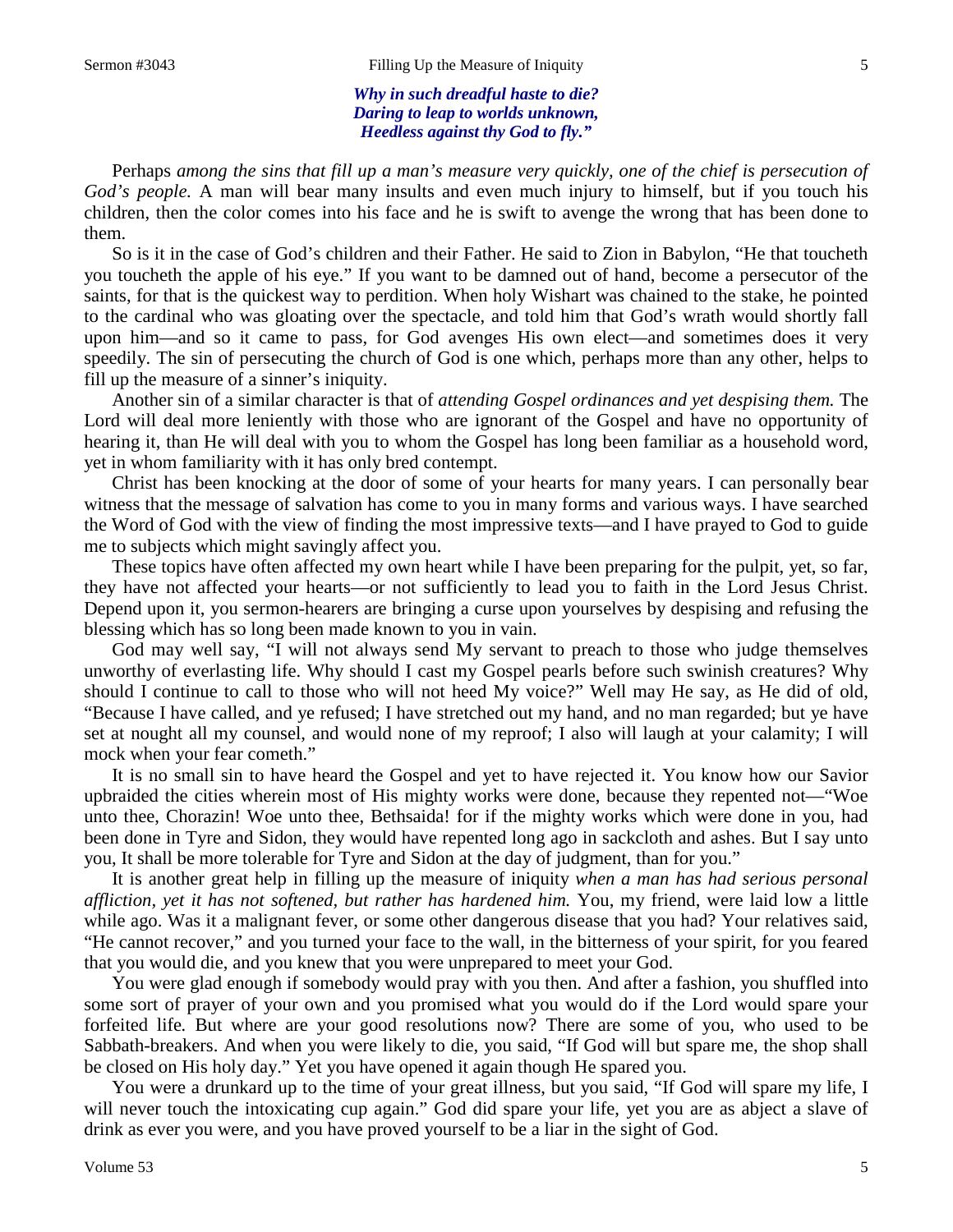Young man, you got into a sad trouble once, but God, by a very special providential deliverance, helped you out of it, and you then said, "I will walk more guardedly for the future." Yet you have gone back to the same sin, as the dog turns to his own vomit again, "and the sow that was washed to her wallowing in the mire."

But God will not waste His pains on you much longer. A husbandman plows his field and if it brings forth no harvest, he may plow it again, but he will not always go on plowing a field that is as barren as a rock. [See sermon #2977, Ploughing a Rock] A gardener may come to a fig tree, and if it bears no fruit, he may prune it, and dig about it, and dung it, but he will not go on doing that year after year—he will at last say, "Cut it down; why cumbereth it the ground?"

And it must be so with you if you still remain impenitent after all God's dealings with you. By refusing to heed God's warning message which came to you in the chamber of affliction, by forgetting the gentle pressure of God's hand of mercy which raised you up to health and strength again, you are helping to fill up the measure of your iniquity.

And let me further say that—and I know that my words will go home to some here*—when a man has been subject to convictions—*whether those convictions may be set down to an alarmed conscience, or to what I may call the secondary operations of God's Holy Spirit, I will not say—but when a man has been the subject of convictions *and has stifled them, it greatly adds to the measure of his guilt.* 

The other night a young man was in the street and a temptation was set before him—and he knew it to be a temptation. He stood still a while and thought within himself, "I know that this is a wrong thing for me to do. It would break my mother's heart if she knew that I committed this sin. And as for my father, I should never dare to look him in the face again if he knew that I had done this, and besides, I am an attendant at a place of worship, and know that this is an evil thing—and that it might be my eternal ruin."

Now, after that young man had weighed the matter, if he had deliberately chosen to commit that sin, there would have been ten times the guilt in it than there might have been in the case of another who was overtaken unawares by sudden temptation and had no time to consider what was the right thing for him to do. In proportion to the violence that a man has to do to himself in order to commit a certain transgression, the measure of his guilt may be estimated.

I believe there are people here, who, on many occasions, have sat and trembled at the Word of the Lord—and have been softened in spirit till they have wept in silence—and sometimes openly. And they have whispered to themselves*,* "We really will seek the great change. We will cry to God for help that we may repent of sin and believe in Jesus, as the preacher urges us."

But on those steps outside, they have met with some worldly companion, and while talking with him, all their good resolutions have melted away, and the sinner, who seemed to be impressed, remains a sinner still. The one, who appeared to be awakened a month ago, is now a drunkard. And the conscience that was thought to be getting tender six months ago, is fast becoming as hard as the nether millstone.

These are dreadful facts, but they all go to show that a man may be—even in the house of prayer and under the means of grace—continually filling up the measure of his iniquity. These are terrible truths for me to have to preach, but it is necessary for them to be told. May you all feel the force of them and may God thus drive you to seek shelter in His Son, who died upon the cross of Calvary, "the just for the unjust, that he might bring us to God."

## **III.** My third point is that THE MEASURE OF INIQUITY WILL ONE DAY BE FULL.

It will take time to fill it, but it will be filled in due time, and at the rate at which some men go in sinning, they will soon fill up the measure of their transgression. The tares are green, and God will not have them cut down yet, for He lets even the tares ripen. He allows even the poisonous fruit of evil to hang on the tree till it grows mellow and then it drops with its own weight.

But the tares will ripen and the evil fruit will become mellow—and then will their end come. And it will take time for you, sinners, to ripen in sin, but you *will* ripen, and then you will be shaken from the tree and this life shall know you no more.

I want you unconverted ones to *think, for a minute or two, how nearly full your measure probably is even now.* Begin with your early childhood and think over your many acts of willful disobedience and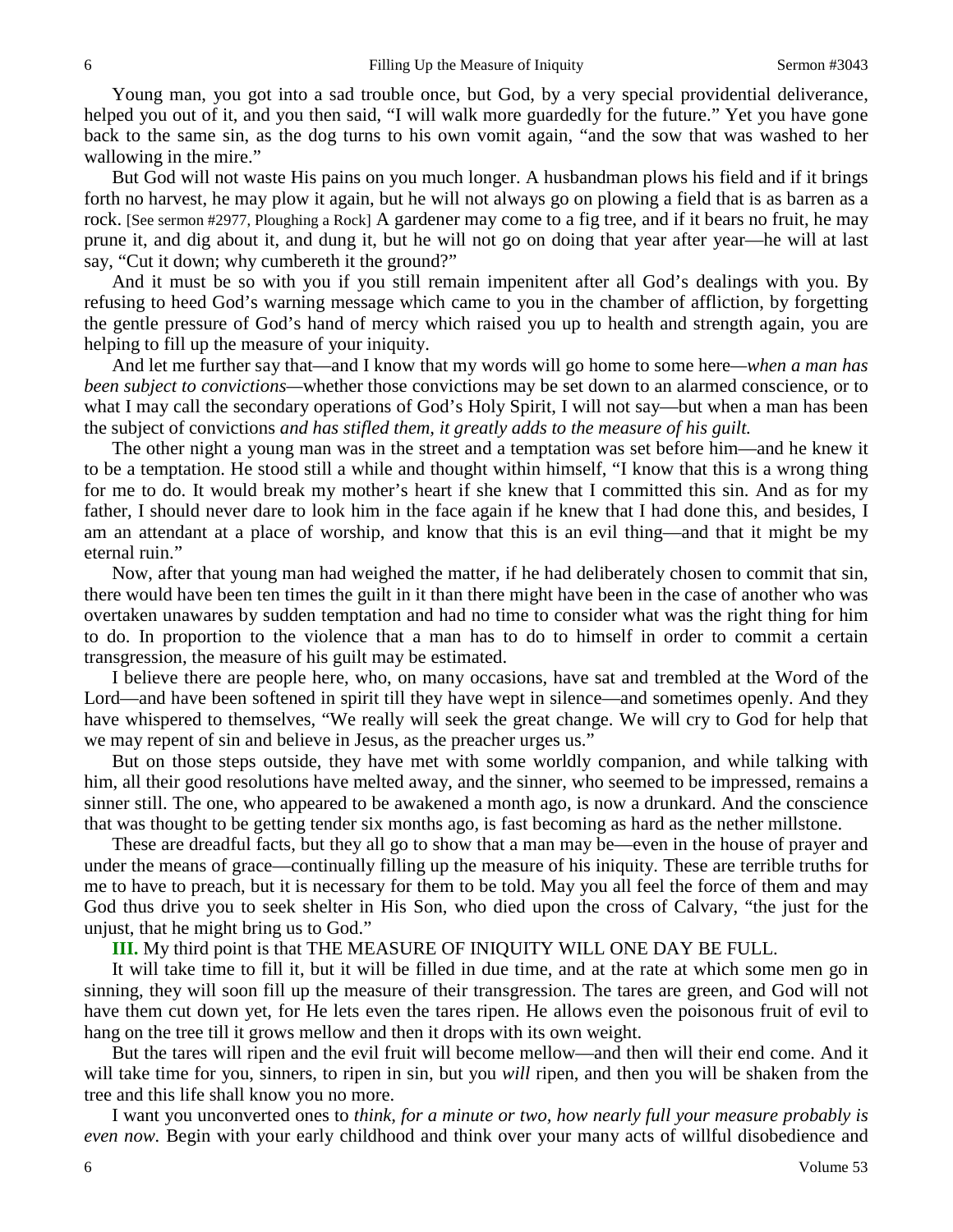sin. I cannot trace your whole life, but let me remind you of your early manhood. Is there nothing for you to be ashamed of and nothing for you to repent of there? I am sure that there are some here who cannot think of that period of life without blushing for very shame.

Then think of the later days of your riper manhood. O sirs, what heaps of sin are there! The measure of your iniquity must be nearly full. Do not forget, too, that we are usually very bad judges of our real state in the sight of God. The probability is that the measure of our iniquity is a great deal fuller than we think it is.

I hope none of you were ever bankrupts, but if you ever were insolvent, I expect that, when you actually came to look into your books, you found that you were much more deeply in debt than you ever thought that you were. It is a common thing for men, who are in an unsound state in their business, to fancy that their position is better than a rigid examination proves it to be. And I believe it is so in spiritual things with many of you.

Take care, take care. You suppose that only the bottom of the measure is full as yet, but the recording angel sees that your iniquity is nearly up to the top. It is a very mournful reflection, dear friends, that there may be some here—and that there probably are some here—who have only to commit one more sin to fill up the measure of their iniquity! One more lie and the measure is full! One more lascivious song and it is full! One more act of theft, one more drunken bout, and it is full!

I have known some people come here—and perhaps some such are now here—who have had *delirium tremens*! It is a wonder that they were not cast into hell then—a marvel of mercy that they were spared a little longer. But the next time that happens to you, sir, it may be a delirium that will never have an end. The next time you put that poison cup to your lips, and dare to drink till you are drunken, you will drink yourself into eternal damnation.

O beware*, beware,* BEWARE! It is not merely a man who speaks thus to you—there is a warning voice from heaven which is speaking to some people here through my lips. Stop, sir, for if you take only one step more, you will be plunged in eternal ruin! Do you ask what concern it is of mine whether you are lost or saved? It is just so much my concern that, as I would, if I could, save your temporal life if I saw you in danger, much more would I desire to point out to you the danger of your immortal soul, that you may, by God's infinite grace, be saved from spiritual and everlasting ruin.

All this while, there is one very sad but most true reflection that I must mention to you. It is this *while the unconverted are ever putting more sin into the measure, it is not in their power to take out anything that is already in the measure.* I can fill the ephah of my transgression, but I cannot empty it, and I cannot even diminish it. Somebody says to me, "Suppose, sir, that I never sin again?" Well, what then? Even if you get no further into debt, that will not pay off the old score.

"Then, sir, what shall we do? Shall we stand here and weep over our sins—will not our tears wash them out?" No, though you shed a Niagara of penitential tears, there is no power in them to blot out a single sin. "But what if we perform many good works?" No, though you could fill an Atlantic with your good works, you would not have washed out the crimson stain of even one of your innumerable transgressions. No, you cannot take one sin out of the measure, though you can keep on putting in sin upon sin upon sin—and so the measure is being filled and it must soon be full.

**IV.** So I close by asking you—WHAT THEN?

I was reading in the New Testament, the other night, and there were half-a-dozen words that impressed me with peculiar force. I think they are, on the whole, as dreadful as any words that were ever spoken. I may venture to say that even the Scripture itself contains no more terrible words than these which I am about to quote to you, yet they were spoken by the Lord Jesus Himself—the loving, tender, gentle Jesus, who called the little children to Him. They are recorded in the eighth chapter of John' Gospel, the twenty-first verse. And then, as though one thunder-clap must follow another, they are repeated in the twenty-fourth verse. These are the words,—

*"Ye shall die in your sins."*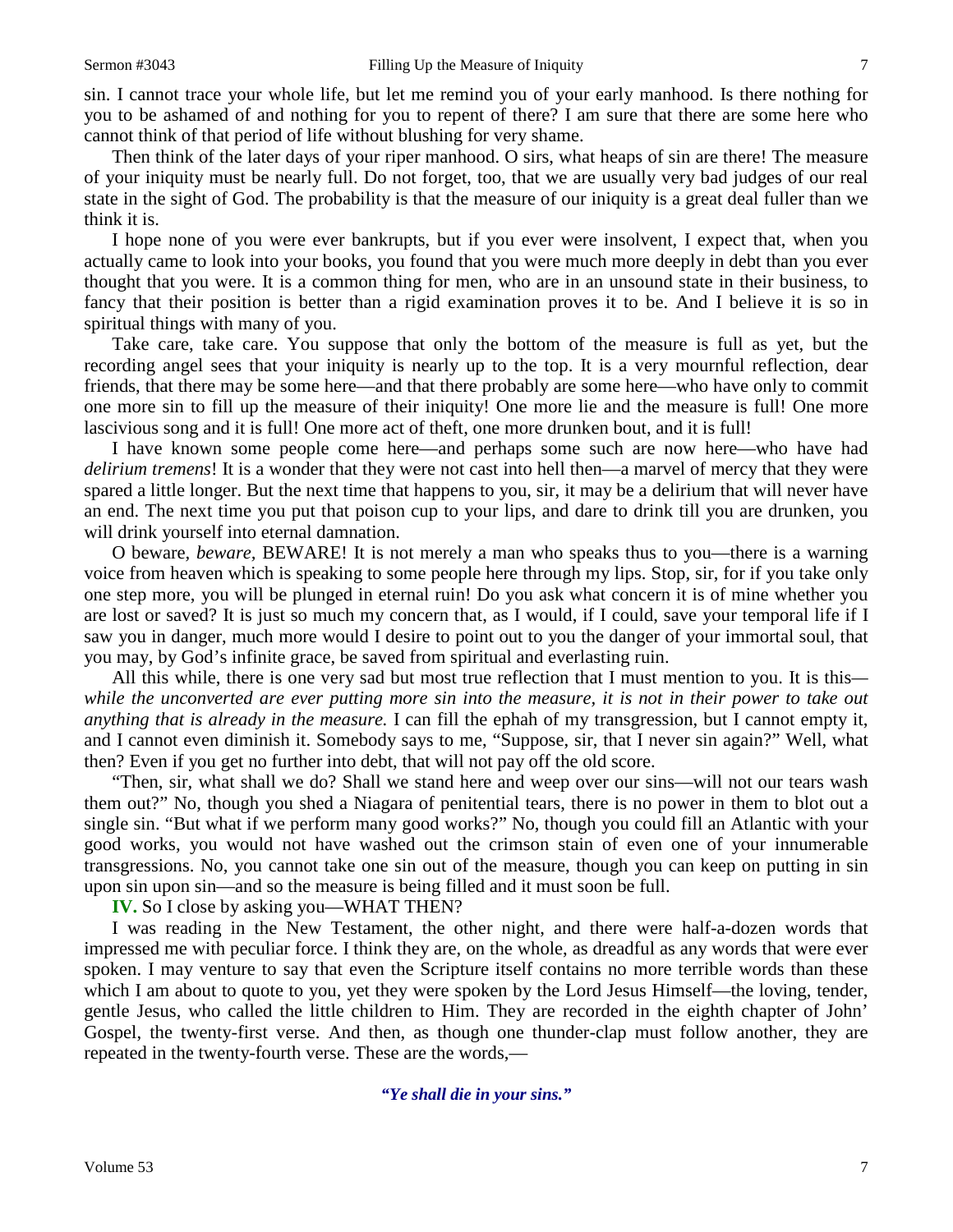Hear them again—"If ye believe not that I am he, *ye shall die in your sins*." I heard of a man who died in a ditch, but that is nothing compared with dying in the ditch of your sins! I heard of one who fell down dead in the street, but what is that compared with dying in sin? Some die starved, but that is nothing to dying in sin!

Near my house, the other day, there was one who sat down to eat, and some coals from a fire flew out, and caught her clothes—the people around her tore her clothes from her back, but she was so burnt that she died—but the flames of sin are worse than coals of the fire. "*Ye shall die in your sins*."

I have no choice as to how or where I shall die except in this one respect—that I may never die in sin, with iniquity, like the fabled poison shirt, killing its unhappy wearer. He tried to tear it off and even tore away his flesh, but the poison burnt into his bones—but it is worse than that to die in sin.

Man, you must die in your sins if you continue to live in them! You cannot escape from the consequences of sin if you keep following in the pursuit of sin. Work, and you shall have your wages and "the wages of sin is death." Sow, and you shall reap your harvest—and if you sow to the flesh, you must and shall of the flesh reap corruption. I pray God that none of you may ever know, in your own persons, the full meaning of those awful words of the Savior, "*Ye shall die in your sins.*" If you believe not,—

# *"YE SHALL DIE IN YOUR SINS."*

But I cannot send you away like this, although yonder clock has struck the usual hour for closing the service. Thank God that no clock has struck to forbid me to proclaim the tidings of mercy as long as men are yet in this world.

I told you that you could not take any sin out of that measure and most truly did I speak, but let me whisper in your ears that *there is One, the ever-blessed Son of God, who can empty it.* He can take the measure of your sin, just as it is, and not merely take out a little, but He can take it all, and put it on His own shoulders, and carry it right away, and hurl it into his own sepulcher where it shall be buried so deep that even the eye of God Himself shall never see it again.

"Oh, would to God," says one, "that He would do that with my sins!" Sir, He will do it with your sins, now, at this moment, if you believe on Him. "Believe on Him?" asks one, "I believe that He is the Son of God and the Savior of men." Go further then, and trust Him as your own Savior. Give up your sins, give up your self-reliance, and cast yourself into those dear arms that were outstretched upon the cross that great sinners might be folded in them and find eternal shelter there.

## *"There is life for a look at the Crucified One; There is life at this moment for thee,"—*

if you will but look unto Him. May God's gracious Spirit enable you to look away from self to His great substitutionary sacrifice, to the full atonement He made, to the utmost ransom that He paid! Close you in with Christ and the measure of your iniquity shall be emptied out.

But remember that if Christ be not received, there is no other hope of salvation. And what is more, after this night, there may not even be another proclamation of the way of salvation for some of you. I do not know when I am more pained than when I have to go to visit young men who are dying, perhaps of consumption, and without hope.

It is dreadful work to try to set forth the Gospel to them. I sometimes feel as if I must proclaim the law, though they are so sick and weak. And sometimes, the mother stands beside the bed, and weeps, and says, "Ah, I have prayed for him many times, but oh, that I knew that he was saved!" Then she says to me, on the stairs, "I could give him up, sir, though I love the dear boy—I could give him up without a sigh, but oh, it breaks my heart to think that he is dying without a Savior!"

Yes, and every Christian ought to feel the same, in his measure, about every sinner. It is a trying thing to me, when I am walking in the street, to see an accident. I feel as if my heart were in my mouth at once. If I were in a railway accident and saw somebody killed, I do not think I would be able to hold